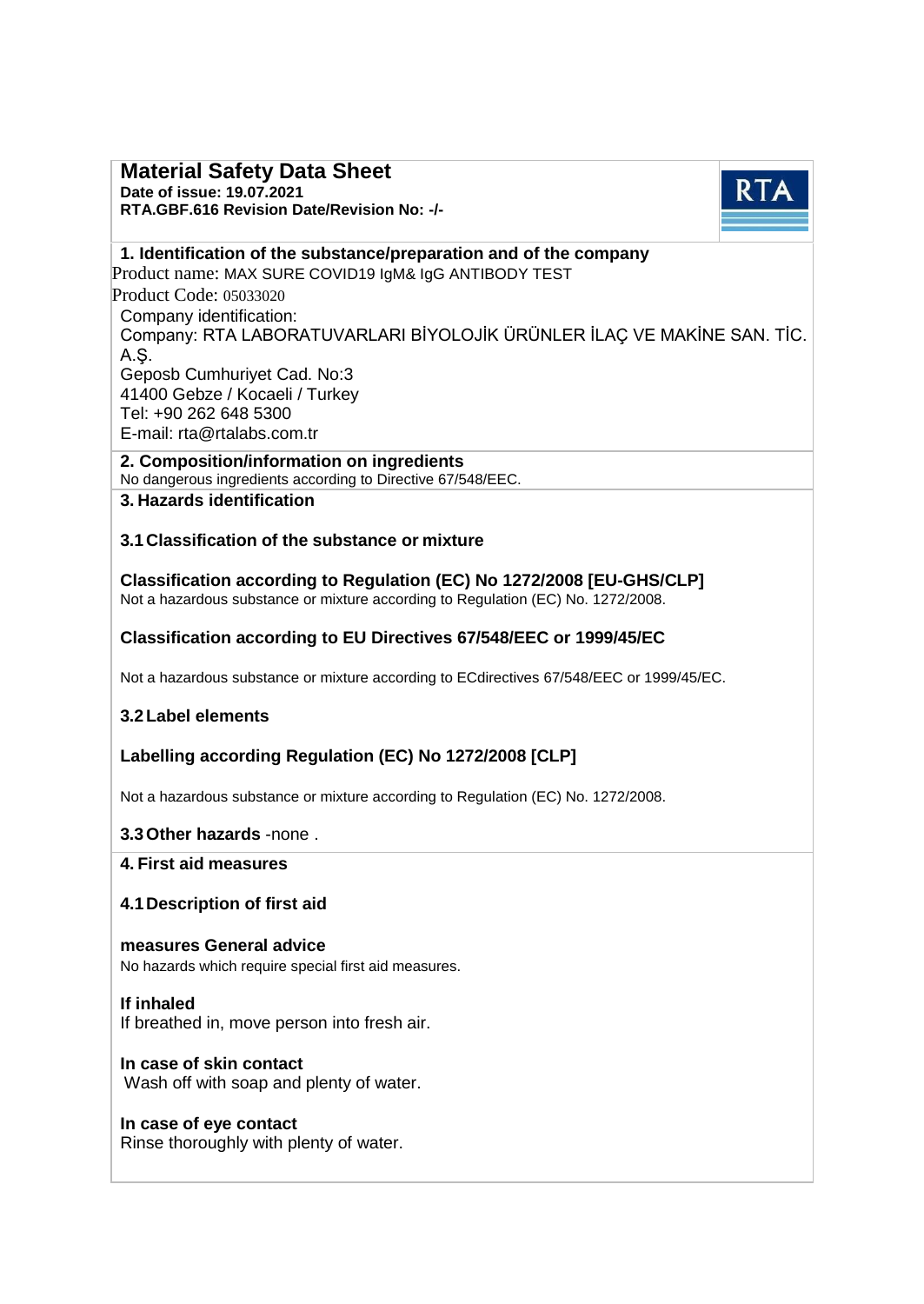## **If swallowed**

Never give anything by mouth to an unconscious person. Rinse mouth with water.

## **4.2 Most important symptoms and effects, both acute and delayed**

### **4.3 Indication of any immediate medical attention and special treatment needed** no data available

## **5. Fire-fighting measures**

#### **5.1Extinguishing media Suitable extinguishing**

### **media**

Use extinguishing measures that are appropriate to local circumstances and the surrounding environment.

#### **5.2Special hazards arising from the substance or mixture**

Nature of decomposition products not known.

### **5.3 Advice for firefighters**

Wear self contained breathing apparatus for fire fighting if necessary.

### **5.4Further information**

no data available

#### **6. Accidental release measures**

## **6.1Personal precautions, protective equipment and emergency procedures**

Use personal protective equipment. Avoid dust formation. Avoid breathing vapours, mist or gas. Ensure adequate ventilation. Evacuate personnel to safe areas. Avoid breathing dust. For personal protection see section 8.

## **6.2Environmental precautions**

Do not let product enter drains.

#### **6.3 Methods and materials for containment and cleaning up**

Pick up and arrange disposal without creating dust. Sweep up and shovel. Do not flush with water. Keep in suitable, closed containers for disposal.

#### **6.4 Reference to other sections**

For disposal see section 13.

#### **7. Handling and storage**

#### **7.1Precautions for safe handling**

Avoid contact with skin and eyes. Avoid formation of dust and aerosols.

#### **7.2 Conditions for safe storage, including any incompatibilities**

Store in cool place. Keep container tightly closed in a dry and well-ventilated place. Recommended storage temperature: -20 °C

#### **8. Exposure controls/personal protection**

**8.1 Control parameters Components with workplace control parameters**

#### **8.2Exposure controls**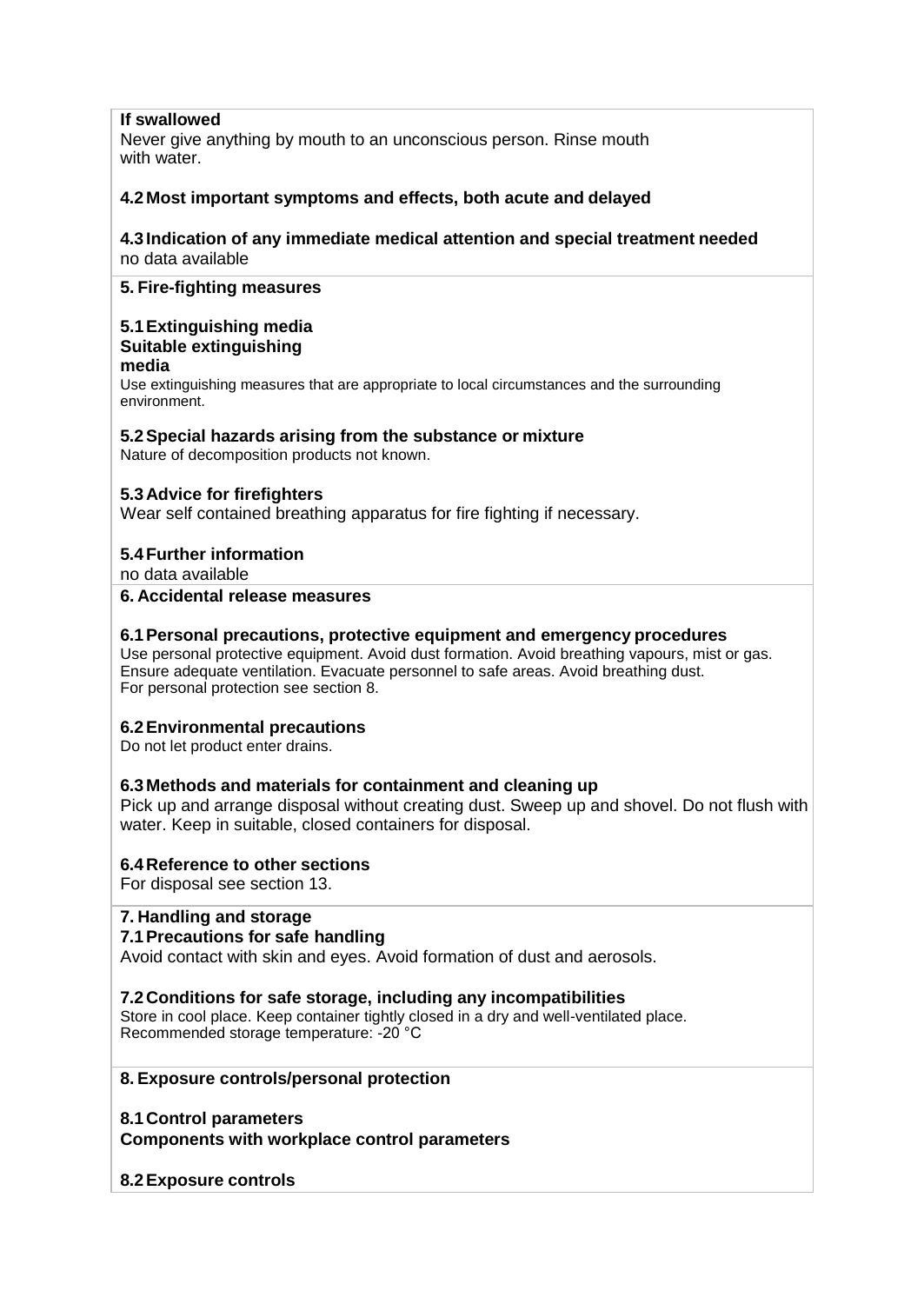## **Appropriate engineering controls**

Handle in accordance with good industrial hygiene and safety practice. Wash hands before breaks and at the end of workday.

### **Personal protective equipment**

## **Eye/face protection**

Face shield and safety glasses Use equipment for eye protection tested and approved under appropriate government standards such as NIOSH (US) or EN 166(EU).

#### **Skin protection**

Handle with gloves. Gloves must be inspected prior to use. Use proper glove removal technique (without touching glove's outer surface) to avoid skin contact with this product. Dispose of contaminated gloves after use in accordance with applicable laws and good laboratory practices. Wash and dry hands.

The selected protective gloves have to satisfy the specifications of EU Directive 89/686/EEC and the standard EN 374 derived from it.

### **Body Protection**

Complete suit protecting against chemicals, The type of protective equipment must be selected according to the concentration and amount of the dangerous substance at the specific workplace.

### **Respiratory protection**

Where risk assessment shows air-purifying respirators are appropriate use a full-face particle respirator type N100 (US) or type P3 (EN 143) respirator cartridges as a backup to engineering controls. If the respirator is the sole means of protection, use a full-face supplied air respirator.

Use

respirators and components tested and approved under appropriate government standards such as NIOSH (US) or CEN (EU).

## **9. Physical and chemical properties**

## **General Information**

a) Appearance Form: liquid

b) Odour no data available

- c) Odour Threshold no data available
- d) pH no data available
- e) Melting point/freezing point no data available
- f) Initial boiling point and boiling range no dataavailable
- g) Flash point no data available
- h) Evapouration rate no data available
- i) Flammability (solid, gas) no data available
- j) Upper/lower flammability or explosive limits no data available
- k) Vapour pressure no data available
- l) Vapour density no data available
- m) Relative density no data available
- n) Water solubility no data available
- o) Partition coefficient: noctanol/ water no dataavailable
- p) Auto-ignition temperature no data available
- q) Decomposition temperature no dataavailable
- r) Viscosity no data available
- s) Explosive properties no data available
- t) Oxidizing properties no data available

#### **10.Stability and reactivity**

#### **10.1Reactivity**

Stable under normal conditions.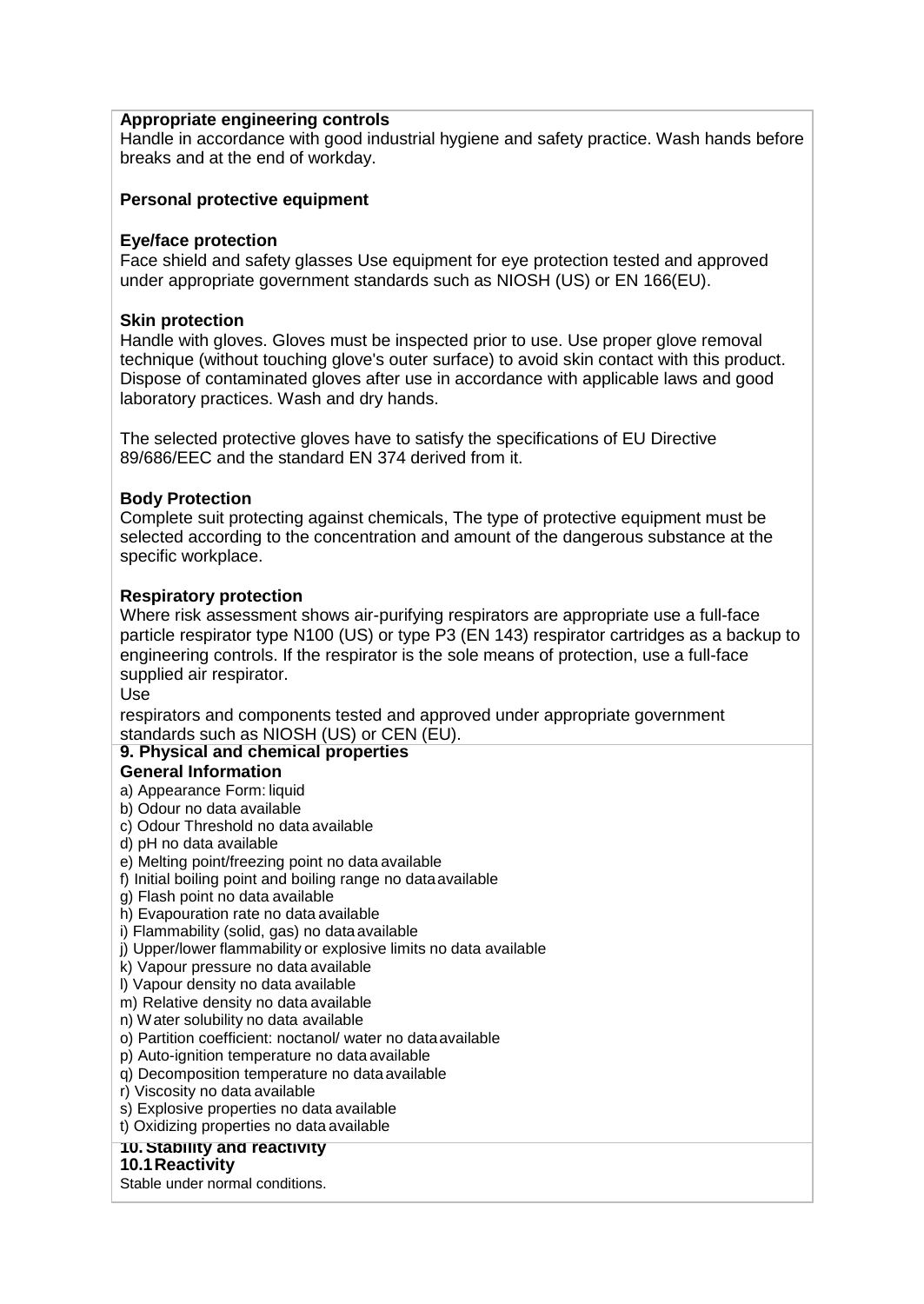**10.2Chemical stability** Stable under recommended storage conditions. **10.3Possibility of hazardous reactions** no data available **10.4Conditions to avoid** no data available **10.5Incompatible materials** Strong oxidizing agents **10.6Hazardous decomposition products** Other decomposition products -no data available **11.Toxicological information 11.1Information on toxicological effects Acute toxicity** no data available **Skin corrosion/irritation** no data available **Serious eye damage/eye irritation** no data available **Respiratory or skin sensitization** no data available **Germ cell mutagenicity** no data available **Carcinogenicity** no data available **Reproductive toxicity** no data available **Specific target organ toxicity -single exposure** no data available **Specific target organ toxicity -repeated exposure** no data available **Aspiration hazard** no data available **Additional Information** RTECS: Not available **12.Ecological information 12.1Toxicity** no data available

## **12.2Persistence and degradability**

no data available

#### **12.3Bioaccumulative potential**

no data available

#### **12.4Mobility in soil**

no data available

#### **12.5Results of PBT and vPvB assessment**

This mixture contains no substance considered to be persistent, bioaccumulating nor toxic (PBT). This mixture contains no substance considered to be very persistent nor very bioaccumulating(vPvB).